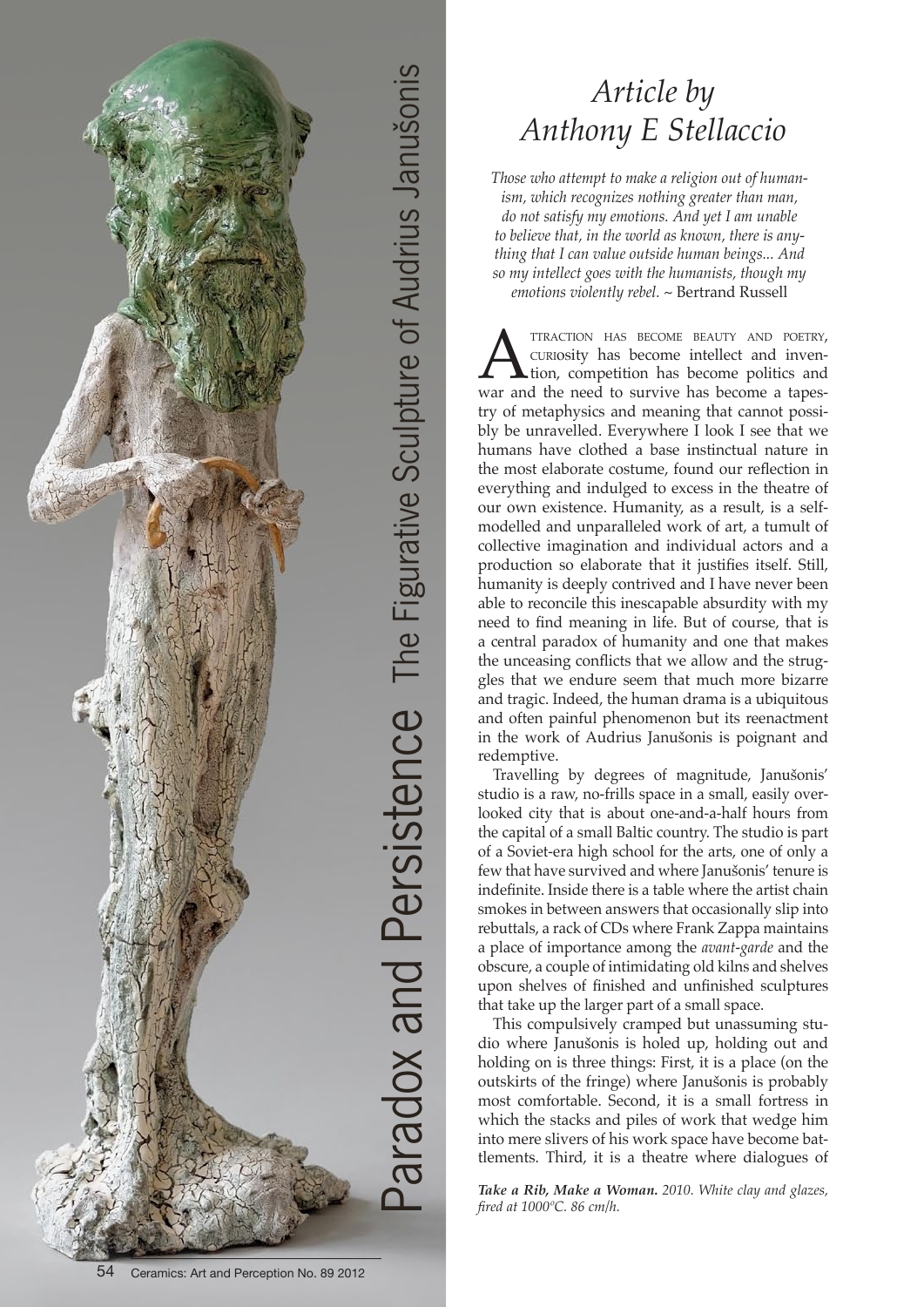accumulated figure sculptures become the scripts for future exhibitions.

From any other vantage point than this, Janušonis is a conundrum. On the one hand, he is highly visible, participating in international symposia, residencies and high profile exhibitions such as Judith Schwartz's *Confrontational Clay* and a recent solo show at the Musée Ariana in Geneva, which was followed by a feature on the cover of *Neue Keramik*. On the other hand, Janušonis is an inconspicuous observer, a reluctant recluse, a skeptic, an introvert and a nonconformist who seems uncomfortable with any type of social accord. As a skeptic myself, I had always thought of this paradox as the marketable product of a clever self-promoter and the facade of a carefully crafted persona. Yet, one has only to step foot into the artist's work space to see that Janušonis, having dispensed with any shred of comfort or propriety, is driven only by a haunting and insatiable compulsion to create. Indeed, when questioned about his intentions as an artist and the fate of his finished work, Janušonis seems genuinely perplexed, the central purpose of his sculpture being to fight a singular battle with the demons of unrelenting inspiration.

The compulsion that pushes Janušonis to create is most evident in the haste of his surfaces. Pushed, pulled and pinched into shape, the artist forcefully embraces the clay with a locative immediacy that skirts playfulness and violence. Clay and contact, a free form and aggressive modelling, become turbulent bodies, desolate and tempestuous oceans of flesh that threaten to engulf serene or pensive and tenderly modelled faces. The faces of his human figures are often his own, anonymous children, or that of the *Venus De Milo*, the 'mother of all sculpture' and they are often taken from moulds. The juxtaposition of the two elements, together with Janušonis' spare but sensible descriptions and distortions of the body, underscores one of Janušonis' particular abilities; that of flawlessly binding the expressive and the classical while leaving the apparent emotion and intellect of his figures at odds.

This central conflict between the emotional and the intellectual is something that also plays out externally in Janušonis' work as his characters find themselves in various quandaries. For example, in the piece entitled *Take a Rib, Make a Woman*, a polished, robust and disproportionately large bust of Charles Darwin sits atop a diminutive, disagreeable, haggard and ascetic body of troubled flesh. The figure holds the rib of Adam close to its body but the schism between an overgrown intellect and lust, perhaps lust for another or lust for a humanising faith, is equally disproportionate. In somewhat of an opposite scenario, Janušonis' *Coca Cola*, a Madonna, her graceful body eroding and her face ethereal,

> *Coca Cola. 2008. White clay and glaze fired to 1000ºC. 80 cm/h.*

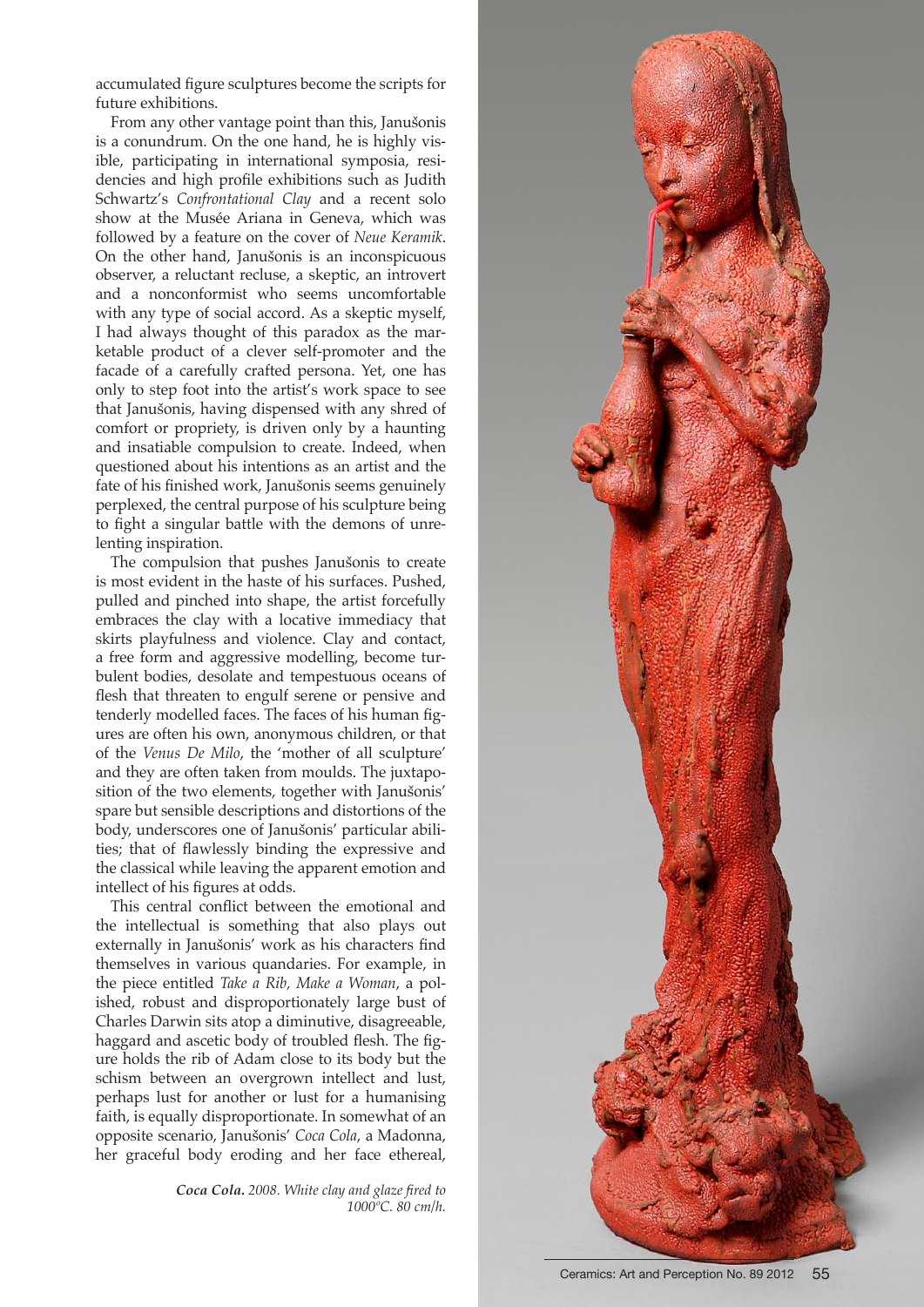

*Above: Call Me 2. 2006. Stoneware and glaze, fired to cone 11. 50 cm/h. Below: Morning (Faun Series). 1999. Red clay with glaze, fired to 1000ºC. 38 cm/h.*



takes pleasure in the superficial; a bottle of Coca-Cola finished, almost spitefully, with a plastic straw. We ascribe serenity and tenderness to her name, we find it in her expression and we are drawn to her by her shape, her colour and surface. Yet, with a single and defiant act of the most trite self-indulgence, she is humanised, she is material, she is fallible and she is lost to us. With the collapse of our illusion, so goes our hope for salvation. In Janušonis' *Faun* series, gaunt and grimly rendered figures become forest spirits, conceal themselves behind trees, loll on branches and even tote guns in some unknown battle for mystical territory. Then, in a moment, with the tragically comic addition of an otherwise insignificant pair of Mickey Mouse ears, Janušonis transforms them into caricatures of our degraded imaginations that threaten to hopelessly derail human *mythos*.

In all of these works, the power and economy of Janušonis' sculpture is evident as he demonstrates his ability to elicit complex feelings and ideas and to upset their balance with the simplest gestures. To think, however, that Janušonis has accomplished some difficult task might be to overlook something essential about human beings that the artist is trying to express – that our complexity is precarious and we are frighteningly fragile.

In using his characters to portray the internal and external discord that, for all intents and purposes, defines humanity, Janušonis shares much with the theatre, literature and fables that inspire him. Yet one fundamental difference is that unlike the narratives that inform him, his sculptures are stills, single moments, like photographs, that are frozen in time. Although a figure might stand poised to fatalistically choose a course of action or to resolve its predicament through dialogue, Janušonis' sculptures remain on the brink, always stopping short of resolution. I do not, however, believe that Janušonis, as a person or as an artist, is interested in resolution. For Janušonis, man is inherently conflicted and the inability or terminal unwillingness to find resolution is what indefinitely prolongs the dialogue that humanity has with itself. This is precisely the dialogue that I believe the artist has with his creations and which his creations, as they gradually assemble in his studio, have with each other. Then, as narratives form, exhibitions take shape but the drama does not end and conclusions are never reached.

From the persistent dialogue of Janušonis' figurative sculpture, I have often speculated that it is the role of the animal to give us respite. Whether it is a wild hare or an ancestral ape, the animals in Janušonis' work are recesses of moral and existential indifference. In his piece entitled *March, April*, for example, a pregnant female figure is shadowed by a poodle, which stands on its hindquarters, resting its front paws on the arch of the woman's back in a gesture ambiguously consoling or oppressive. Whatever the relationship, the bond between the two characters seems to be that the woman carries the anxiety of an inescapable fate and